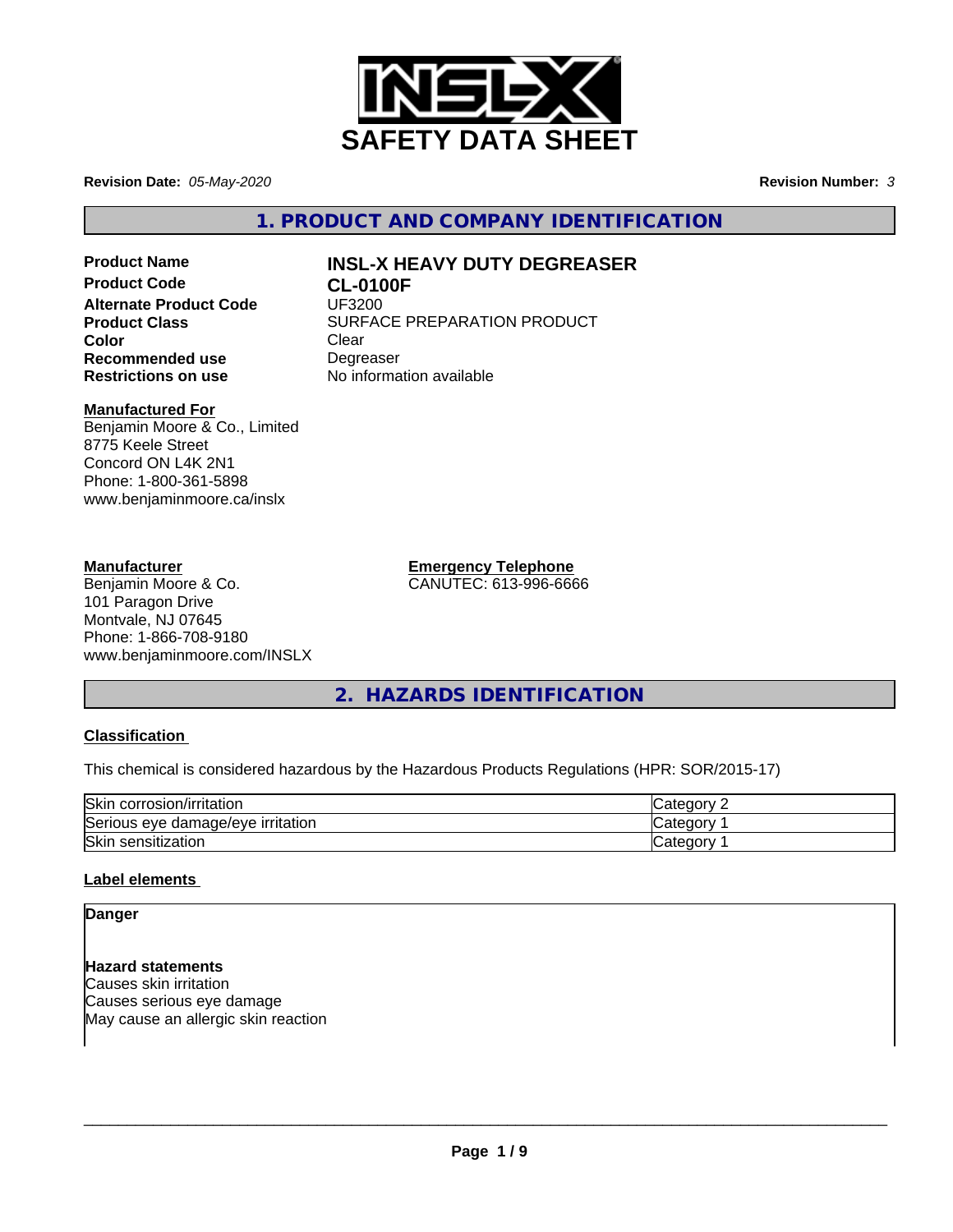

#### **Precautionary Statements - Prevention**

Wash face, hands and any exposed skin thoroughly after handling Wear protective gloves/protective clothing/eye protection/face protection Avoid breathing dust/fume/gas/mist/vapors/spray Contaminated work clothing should not be allowed out of the workplace

# **Eyes**

IF IN EYES: Rinse cautiously with water for several minutes. Remove contact lenses, if present and easy to do. Continue rinsing Immediately call a POISON CENTER or doctor/physician **Skin** IF ON SKIN: Wash with plenty of soap and water Take off contaminated clothing and wash before reuse If skin irritation or rash occurs: Get medical advice/attention

# **Precautionary Statements - Disposal**

Dispose of contents/container to an approved waste disposal plant

#### **Other information**

No information available

| <b>Chemical name</b>                                                                                                | CAS No.    | Weight-% | Hazardous Material<br>registry number<br>(HMIRA registry #) | Date HMIRA filed and<br>Information Review Act date exemption granted<br>(if applicable) |
|---------------------------------------------------------------------------------------------------------------------|------------|----------|-------------------------------------------------------------|------------------------------------------------------------------------------------------|
| Sodium tripolyphosphate                                                                                             | 7758-29-4  | $3 - 7%$ |                                                             |                                                                                          |
| Ethanol, 2-(2-butoxyethoxy)-                                                                                        | 112-34-5   | $-5%$    |                                                             |                                                                                          |
| Monoethanolamine phosphate                                                                                          | 29868-05-1 | - 5%     |                                                             |                                                                                          |
| Ethanol, 2-amino-                                                                                                   | 141-43-5   | $-5%$    |                                                             |                                                                                          |
| $3,5,7$ -Triaza-1-azoniatricyclo <sup>[3.3]</sup><br>$.1.13,7$ ]decane,<br>1-(3-chloro-2-propen-1-yl)-,<br>chloride | 4080-31-3  | $-5%$    |                                                             |                                                                                          |

# **3. COMPOSITION INFORMATION ON COMPONENTS**

\*The exact percentage (concentration) of composition has been withheld as a trade secret

# **4. FIRST AID MEASURES**

**General Advice** No hazards which require special first aid measures.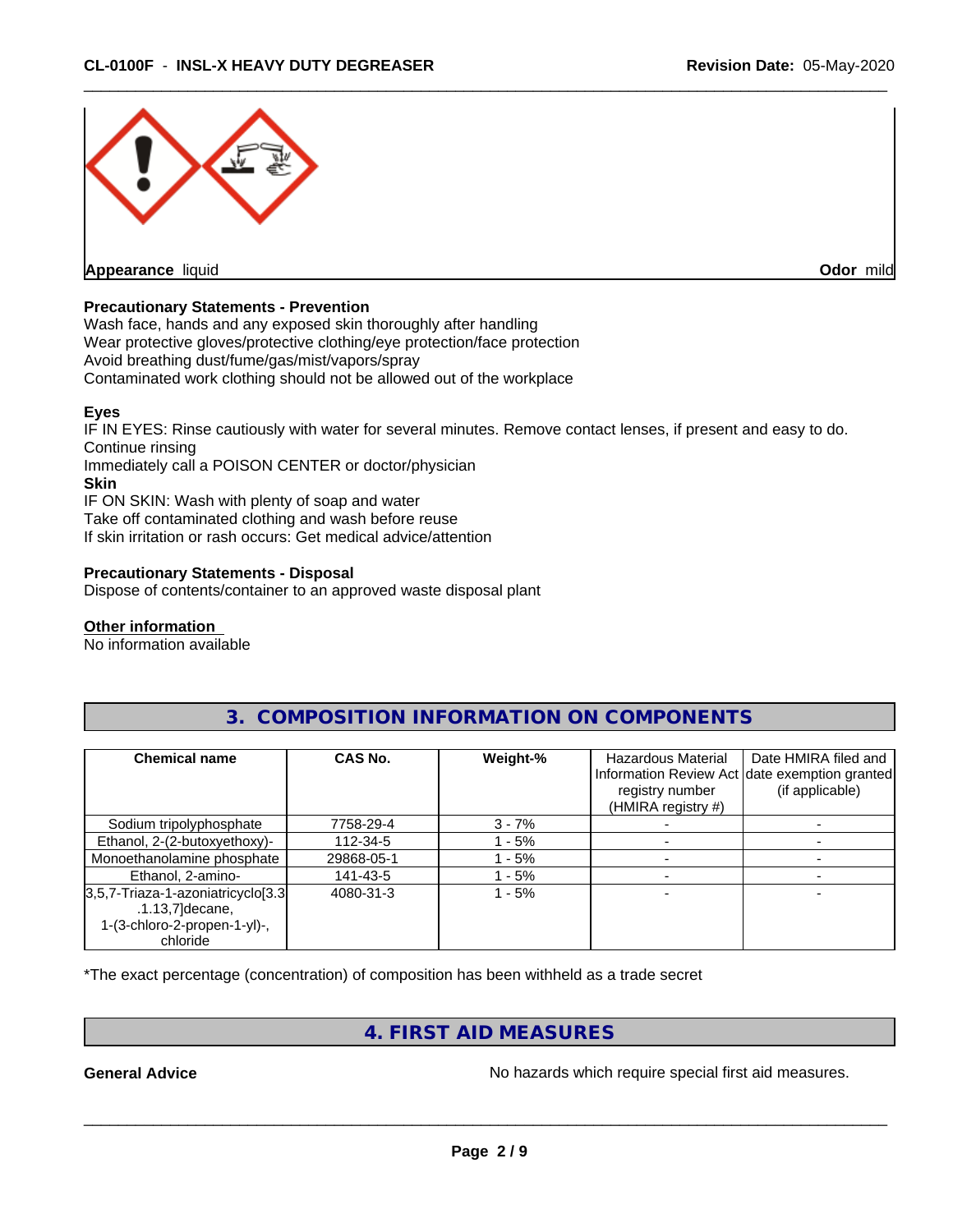| <b>Eye Contact</b>                     | Immediate medical attention is required. Immediately flush<br>with plenty of water. After initial flushing, remove any<br>contact lenses and continue flushing for at least 15                                                         |
|----------------------------------------|----------------------------------------------------------------------------------------------------------------------------------------------------------------------------------------------------------------------------------------|
|                                        | minutes.                                                                                                                                                                                                                               |
| <b>Skin Contact</b>                    | Wash off immediately with soap and plenty of water while<br>removing all contaminated clothes and shoes. If skin<br>irritation persists, call a physician. Wash clothing before<br>reuse. Destroy contaminated articles such as shoes. |
| <b>Inhalation</b>                      | Move to fresh air. If symptoms persist, call a physician.                                                                                                                                                                              |
| Ingestion                              | Clean mouth with water and afterwards drink plenty of<br>water. Consult a physician if necessary.                                                                                                                                      |
| <b>Most Important Symptoms/Effects</b> | May cause allergic skin reaction.                                                                                                                                                                                                      |
| <b>Notes To Physician</b>              | Treat symptomatically.                                                                                                                                                                                                                 |

**5. FIRE-FIGHTING MEASURES** 

| <b>Suitable Extinguishing Media</b>                                                                                   | Use extinguishing measures that are appropriate to local<br>circumstances and the surrounding environment.                                   |  |  |
|-----------------------------------------------------------------------------------------------------------------------|----------------------------------------------------------------------------------------------------------------------------------------------|--|--|
| Protective equipment and precautions for firefighters                                                                 | As in any fire, wear self-contained breathing apparatus<br>pressure-demand, MSHA/NIOSH (approved or equivalent)<br>and full protective gear. |  |  |
| <b>Specific Hazards Arising From The Chemical</b>                                                                     | Closed containers may rupture if exposed to fire or<br>extreme heat.                                                                         |  |  |
| Sensitivity to mechanical impact                                                                                      | No                                                                                                                                           |  |  |
| Sensitivity to static discharge                                                                                       | No.                                                                                                                                          |  |  |
| <b>Flash Point Data</b><br>Flash point (°F)<br>Flash Point (°C)<br><b>Method</b><br><b>Flammability Limits In Air</b> | 375<br>191<br><b>PMCC</b>                                                                                                                    |  |  |
| Lower flammability limit:<br><b>Upper flammability limit:</b>                                                         | Not applicable<br>Not applicable                                                                                                             |  |  |
| Health: 2<br>Flammability: 1<br><b>NFPA</b>                                                                           | <b>Instability: 0</b><br><b>Special: Not Applicable</b>                                                                                      |  |  |
| <b>NFPA Legend</b><br>0 - Not Hazardous<br>1 - Slightly<br>2 - Moderate<br>3 - High<br>4 - Severe                     |                                                                                                                                              |  |  |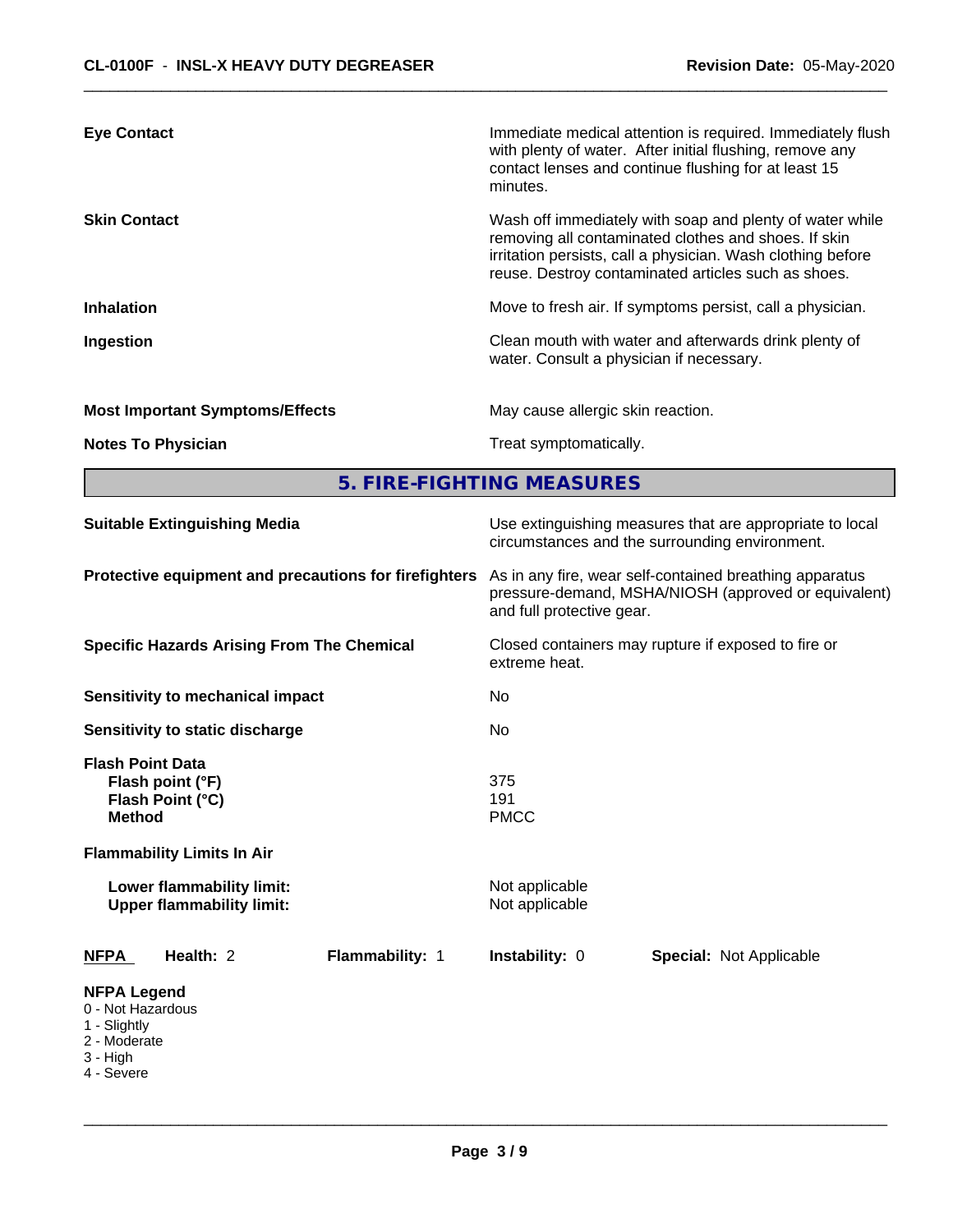*The ratings assigned are only suggested ratings, the contractor/employer has ultimate responsibilities for NFPA ratings where this system is used.*

*Additional information regarding the NFPA rating system is available from the National Fire Protection Agency (NFPA) at www.nfpa.org.*

# **6. ACCIDENTAL RELEASE MEASURES**

**Personal Precautions Avoid contact with skin, eyes and clothing. Ensure** Avoid contact with skin, eyes and clothing. Ensure adequate ventilation.

**Other Information Discription Prevent further leakage or spillage if safe to do so.** 

**Environmental precautions** See Section 12 for additional Ecological Information.

**Methods for Cleaning Up Example 20 All 20 All 20 All 20 Soak** up with inert absorbent material. Sweep up and shovel into suitable containers for disposal.

# **7. HANDLING AND STORAGE**

**Handling Handling Avoid contact with skin, eyes and clothing. Avoid breathing Handling Avoid breathing Avoid breathing** vapors, spray mists or sanding dust. In case of insufficient ventilation, wear suitable respiratory equipment.

**Storage Keep container tightly closed. Keep out of the reach of Keep** container tightly closed. Keep out of the reach of children.

**Incompatible Materials** Nointernal Allemation available

**8. EXPOSURE CONTROLS/PERSONAL PROTECTION**

#### **Exposure Limits**

| <b>Chemical name</b>         | <b>ACGIH TLV</b>         | Alberta                    | <b>British Columbia</b> | <b>Ontario</b> | Quebec                        |
|------------------------------|--------------------------|----------------------------|-------------------------|----------------|-------------------------------|
| Ethanol, 2-(2-butoxyethoxy)- | TWA: 10 ppm              | N/E                        | N/E                     | 10 ppm - TWA   | N/E                           |
|                              | inhalable fraction and I |                            |                         |                |                               |
|                              | vapor                    |                            |                         |                |                               |
| Ethanol, 2-amino-            | STEL: 6 ppm              | 3 ppm - TWA                | 3 ppm - TWA             | 3 ppm - TWA    | 3 ppm - TWAEV                 |
|                              | TWA: 3 ppm               | $7.5 \text{ mg/m}^3$ - TWA | 6 ppm - STEL            | 6 ppm - STEL   | 7.5 mg/m <sup>3</sup> - TWAEV |
|                              |                          | 6 ppm - STEL               |                         |                | 6 ppm - STEV                  |
|                              |                          | $15 \text{ mg/m}^3$ - STEL |                         |                | 15 mg/m $3 -$ STEV            |

#### **Legend**

ACGIH - American Conference of Governmental Industrial Hygienists Alberta - Alberta Occupational Exposure Limits British Columbia - British Columbia Occupational Exposure Limits

Ontario - Ontario Occupational Exposure Limits

Quebec - Quebec Occupational Exposure Limits

N/E - Not established

# **Personal Protective Equipment**

**Engineering Measures Ensure** Ensure adequate ventilation, especially in confined areas.

**Eye/Face Protection** Safety glasses with side-shields. If splashes are likely to occur, wear: Tightly fitting safety goggles **Skin Protection Protective gloves and impervious clothing. Respiratory Protection In case of insufficient ventilation wear suitable respiratory**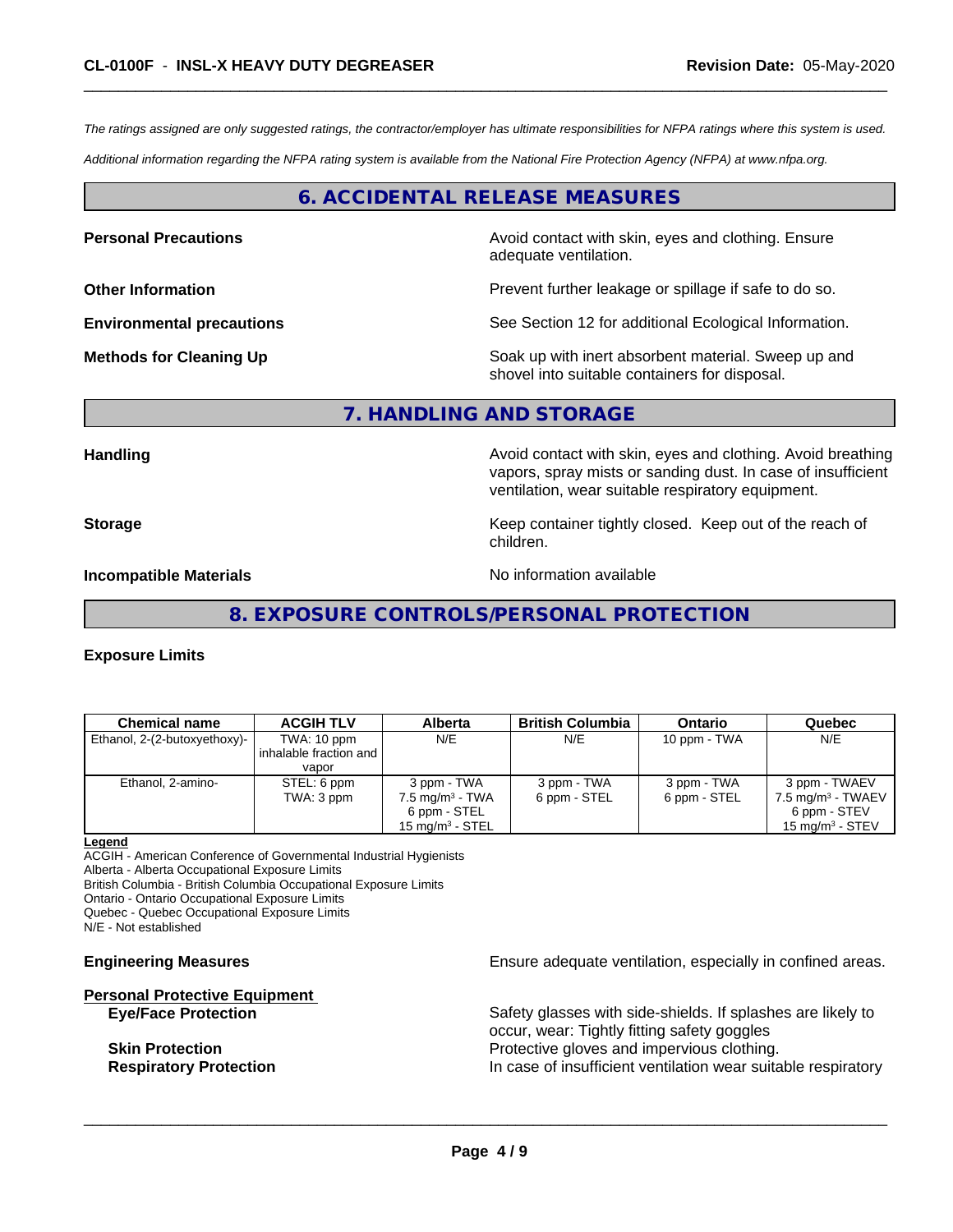equipment.

**Hygiene Measures Avoid contact with skin, eyes and clothing. Remove and Avoid contact with skin, eyes and clothing. Remove and Avoid contact with skin, eyes and clothing. Remove and** wash contaminated clothing before re-use. Wash thoroughly after handling.

# **9. PHYSICAL AND CHEMICAL PROPERTIES**

**Appearance** liquid and **a** liquid and **a** liquid density of the liquid series of the liquid series of the liquid series of the liquid series of the liquid series of the liquid series of the liquid series of the liquid ser **Odor** mild **Odor Threshold No information available** No information available **Density (Ibs/gal)** 8.85 - 8.95 **Specific Gravity** 1.06 - 1.08 **pH** No information available **Viscosity (cps)** No information available **Solubility(ies)** No information available **Evaporation Rate No information available No information available Vapor pressure** No information available **Vapor density No information available No** information available **Wt. % Solids** 5 - 15 **Vol. % Solids Wt. % Volatiles** 85 - 95 **Vol. % Volatiles** 90 - 100 **VOC Regulatory Limit (g/L)** < 500 **VOC Content (% by weight)** < 0.5 **Boiling Point (°F)** 199 **Boiling Point (°C)** 93 **Freezing point (°F)**<br> **Freezing Point (°C)**<br> **Freezing Point (°C)**<br> **CO Exercise 2011**<br> **No information available Flash point (°F)** 375 **Flash Point (°C)** 191 **Method** PMCC **Flammability (solid, gas)** Not applicable **Upper flammability limit:** Not applicable **Lower flammability limit:** Not applicable **Autoignition Temperature (°F)** No information available **Autoignition Temperature (°C)** No information available **Decomposition Temperature (°F)** No information available **Decomposition Temperature (°C)**<br> **Partition coefficient**<br> **Partition coefficient**<br> **No** information available

**No information available Freezing Point (°C)** No information available **No information available** 

# **10. STABILITY AND REACTIVITY**

| <b>Reactivity</b>                       | Not Applicable                           |
|-----------------------------------------|------------------------------------------|
| <b>Chemical Stability</b>               | Stable under normal conditions.          |
| <b>Conditions to avoid</b>              | Prevent from freezing.                   |
| <b>Incompatible Materials</b>           | No materials to be especially mentioned. |
| <b>Hazardous Decomposition Products</b> | None under normal use.                   |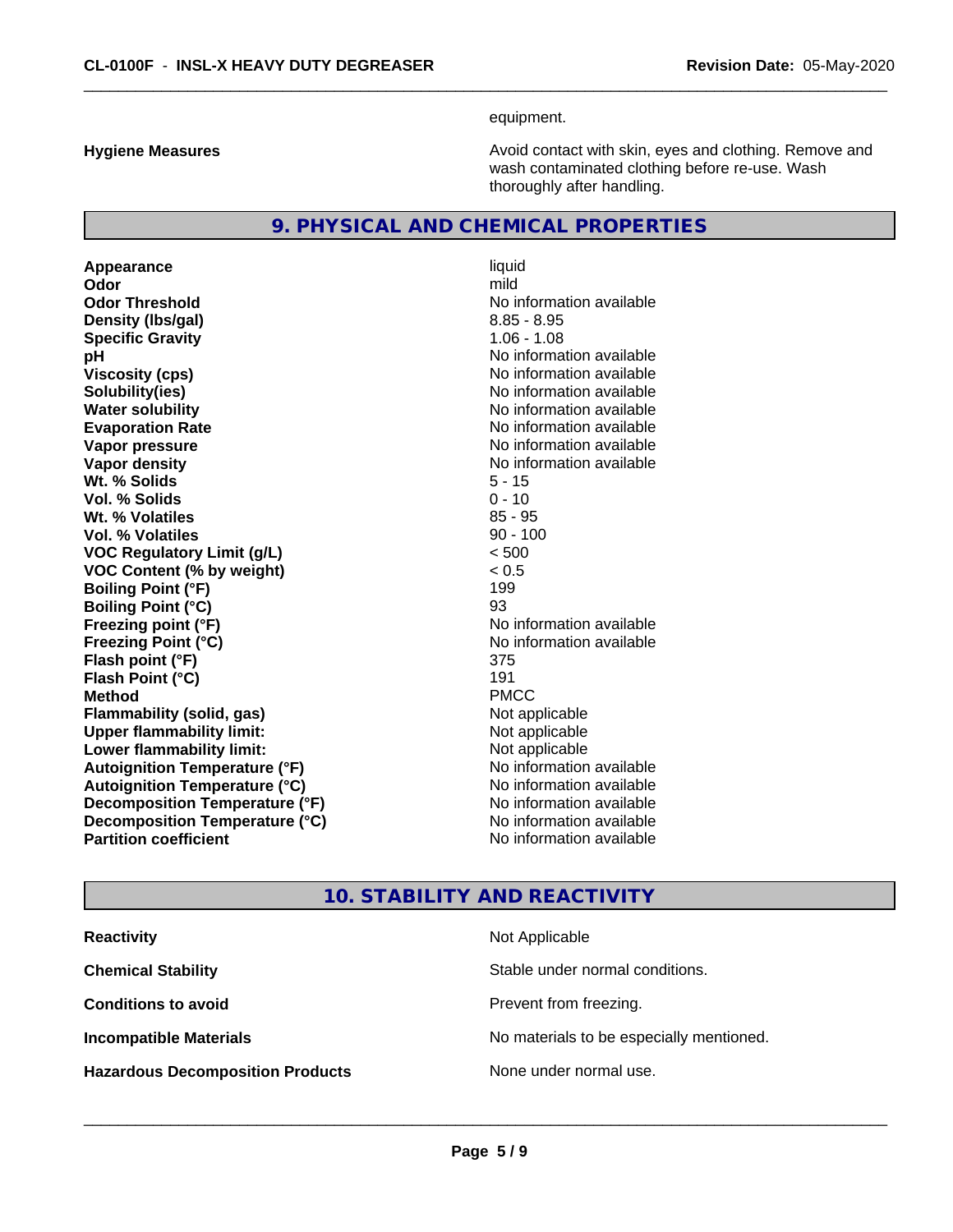**Possibility of hazardous reactions** None under normal conditions of use.

# **11. TOXICOLOGICAL INFORMATION**

| <b>Product Information</b>                                                                 |                                                                                                                 |
|--------------------------------------------------------------------------------------------|-----------------------------------------------------------------------------------------------------------------|
| Information on likely routes of exposure                                                   |                                                                                                                 |
| <b>Principal Routes of Exposure</b>                                                        | Eye contact, skin contact and inhalation.                                                                       |
| <b>Acute Toxicity</b>                                                                      |                                                                                                                 |
| <b>Product Information</b>                                                                 | No information available                                                                                        |
| Symptoms related to the physical, chemical and toxicological characteristics               |                                                                                                                 |
| <b>Symptoms</b>                                                                            | No information available                                                                                        |
| Delayed and immediate effects as well as chronic effects from short and long-term exposure |                                                                                                                 |
| Eye contact                                                                                | Severely irritating to eyes May cause burns Risk of serious<br>damage to eyes                                   |
| <b>Skin contact</b>                                                                        | Substance may cause slight skin irritation. Prolonged or<br>repeated contact may dry skin and cause irritation. |
| <b>Inhalation</b>                                                                          | May cause irritation of respiratory tract.                                                                      |
| Ingestion                                                                                  | Ingestion may cause gastrointestinal irritation, nausea,<br>vomiting and diarrhea.                              |
| <b>Sensitization</b>                                                                       | May cause an allergic skin reaction.                                                                            |
| <b>Neurological Effects</b>                                                                | No information available.                                                                                       |
| <b>Mutagenic Effects</b>                                                                   | No information available.                                                                                       |
| <b>Reproductive Effects</b>                                                                | No information available.                                                                                       |
| <b>Developmental Effects</b>                                                               | No information available.                                                                                       |
| <b>Target organ effects</b>                                                                | No information available.                                                                                       |
| <b>STOT - single exposure</b>                                                              | No information available.                                                                                       |
| <b>STOT - repeated exposure</b>                                                            | No information available.                                                                                       |
| Other adverse effects                                                                      | No information available.                                                                                       |
| <b>Aspiration Hazard</b>                                                                   | No information available.                                                                                       |
| <b>Numerical measures of toxicity</b>                                                      |                                                                                                                 |

**The following values are calculated based on chapter 3.1 of the GHS document**

| ATEmix (oral)                        | 14365 mg/kg |
|--------------------------------------|-------------|
| <b>ATEmix (inhalation-dust/mist)</b> | 150 mg/L    |
| <b>ATEmix (inhalation-vapor)</b>     | 1100 mg/L   |

# **Component Information**

| Chemical name                            | Oral LD50            | Dermal LD50                                          | Inhalation LC50 |
|------------------------------------------|----------------------|------------------------------------------------------|-----------------|
| Sodium tripolyphosphate<br>7758-29-4     | $=$ 3120 mg/kg (Rat) | $>$ 7940 mg/kg (Rabbit)                              |                 |
| Ethanol, 2-(2-butoxyethoxy)-<br>112-34-5 | $=$ 5660 mg/kg (Rat) | $= 2700$ mg/kg (Rabbit)                              |                 |
| Ethanol, 2-amino-<br>141-43-5            | $= 1720$ mg/kg (Rat) | $= 1000 \text{ mg/kg}$ (Rabbit) = 1 mL/kg<br>Rabbit) |                 |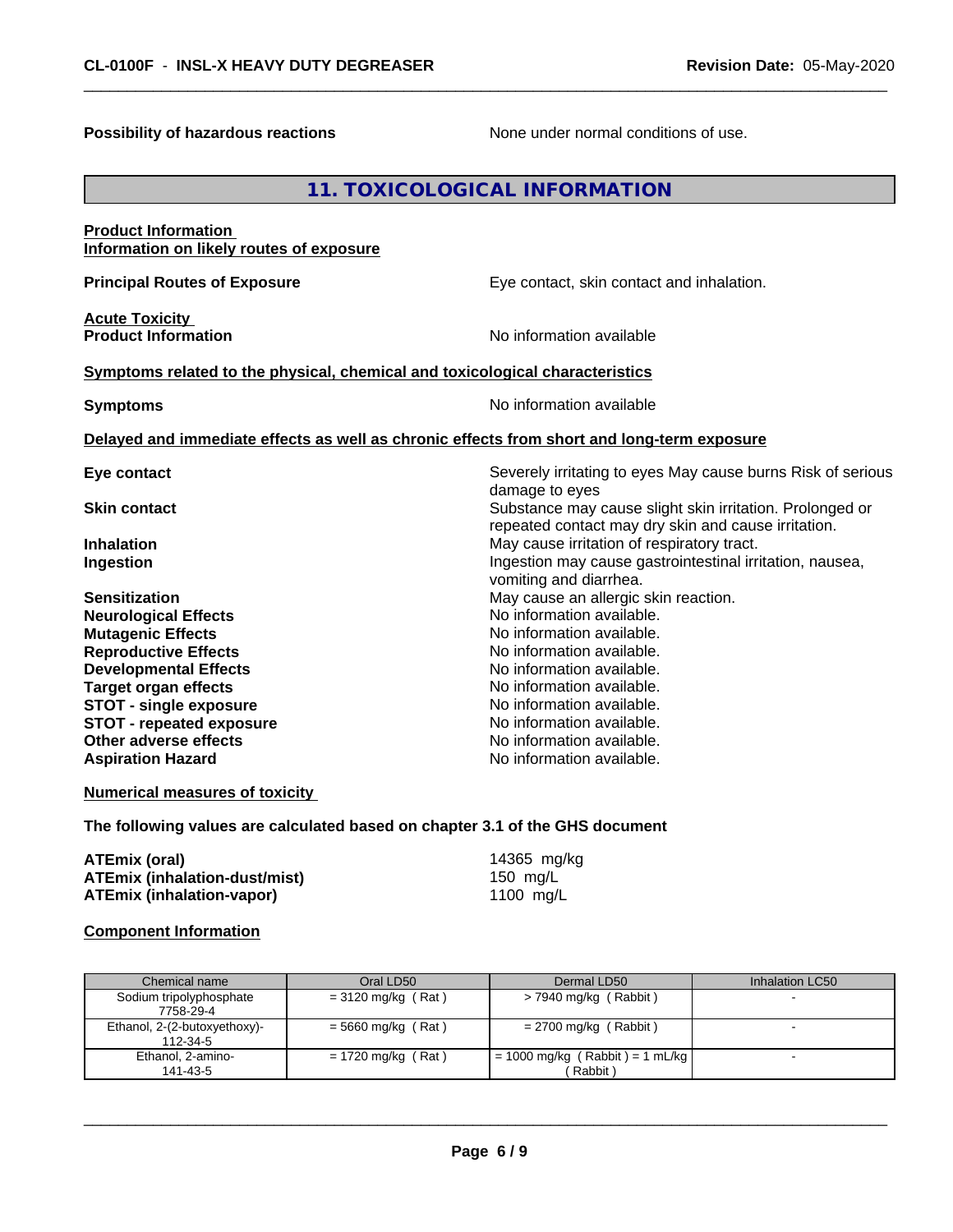| $ 3,5,7$ -Triaza-1-azoniatricyclo[3.3.1.1]             | $=$ 500 mg/kg (Rat) | $=$ 565 mg/kg (Rabbit) |  |
|--------------------------------------------------------|---------------------|------------------------|--|
| 3,7 decane,<br>[1-(3-chloro-2-propen-1-yl)-, chloride] |                     |                        |  |
| 4080-31-3                                              |                     |                        |  |

### **Chronic Toxicity**

### **Carcinogenicity**

*There are no known carcinogenic chemicals in this product above reportable levels.*

**12. ECOLOGICAL INFORMATION**

# **Ecotoxicity Effects**

The environmental impact of this product has not been fully investigated.

# **Product Information**

# **Acute Toxicity to Fish**

No information available

## **Acute Toxicity to Aquatic Invertebrates**

No information available

#### **Acute Toxicity to Aquatic Plants**

No information available

#### **Persistence / Degradability**

No information available.

#### **Bioaccumulation**

There is no data for this product.

# **Mobility in Environmental Media**

No information available.

#### **Ozone**

No information available

# **Component Information**

#### **Acute Toxicity to Fish**

Ethanol, 2-amino- LC50: 3684 mg/L (Zebra Fish - 96 hr.)

# **Acute Toxicity to Aquatic Invertebrates**

Ethanol, 2-(2-butoxyethoxy)- EC50: 100 mg/L (Daphnia - 48 hr.) Ethanol, 2-amino-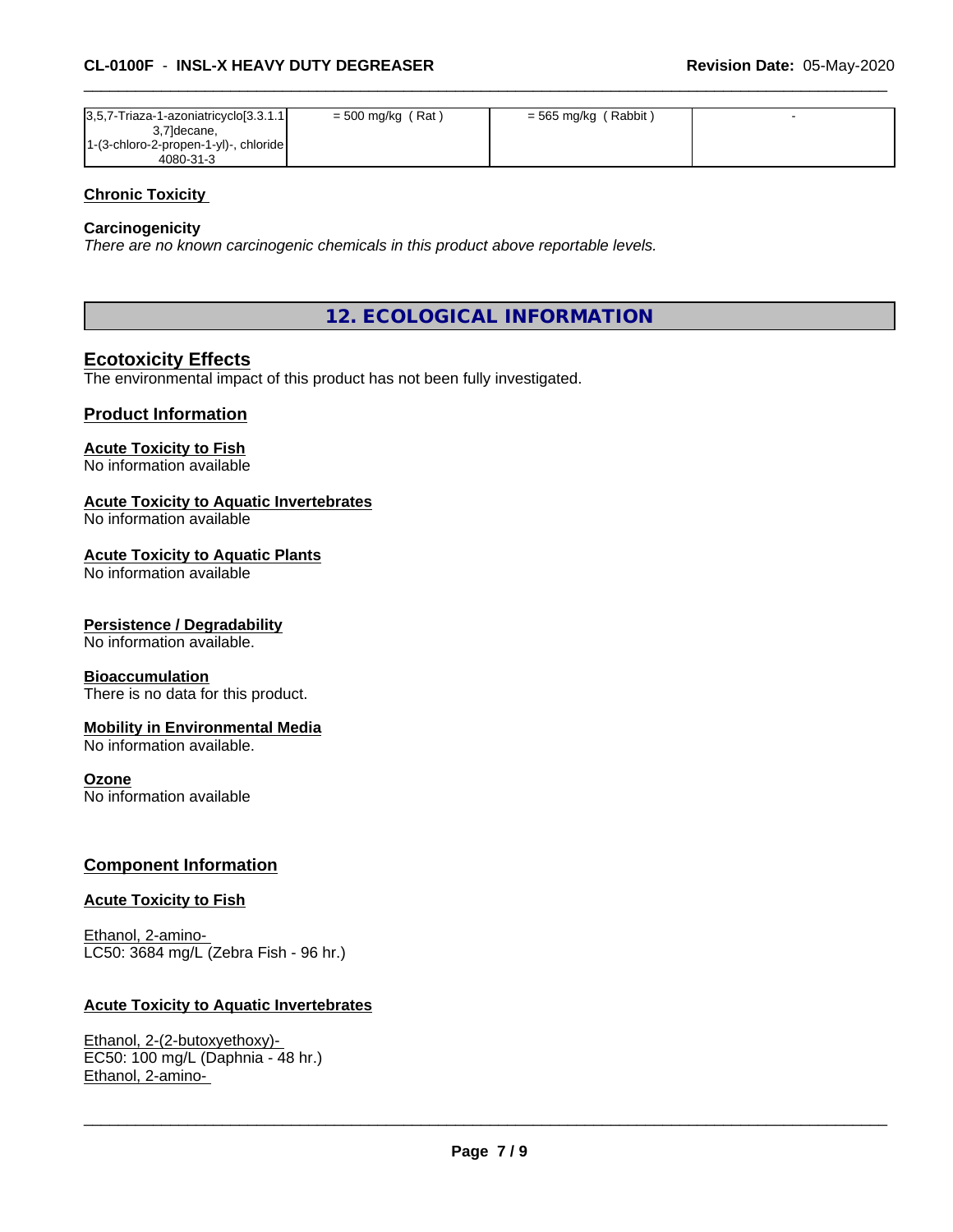EC50: 65 mg/L (Daphnia - 48 hr.)

### **Acute Toxicity to Aquatic Plants**

#### Ethanol, 2-amino-

EC50: 15 mg/L (Green algae (Scenedesmus subspicatus), 72 hrs.)

**13. DISPOSAL CONSIDERATIONS**

**Waste Disposal Method Dispose of in accordance with federal, state, provincial,** and local regulations. Local requirements may vary, consult your sanitation department or state-designated environmental protection agency for more disposal options.

# **14. TRANSPORT INFORMATION**

**TDG** Not regulated

**ICAO / IATA** Not regulated

**IMDG / IMO** Not regulated

# **15. REGULATORY INFORMATION**

# **International Inventories**

| <b>TSCA: United States</b> | Yes - All components are listed or exempt. |
|----------------------------|--------------------------------------------|
| <b>DSL: Canada</b>         | No - Not all of the components are listed. |
|                            | One or more component is listed on NDSL.   |

# **National Pollutant Release Inventory (NPRI)**

#### **NPRI Parts 1- 4**

This product contains the following Parts 1-4 NPRI chemicals:

*None*

#### **NPRI Part 5**

This product contains the following NPRI Part 5 Chemicals:

| Chemical name                | <b>CAS No.</b> | Weight-% | <b>NPRI Part 5</b> |
|------------------------------|----------------|----------|--------------------|
| Ethanol, 2-(2-butoxyethoxy)- | 112-34-5       | 5%       | _isted             |

### **WHMIS Regulatory Status**